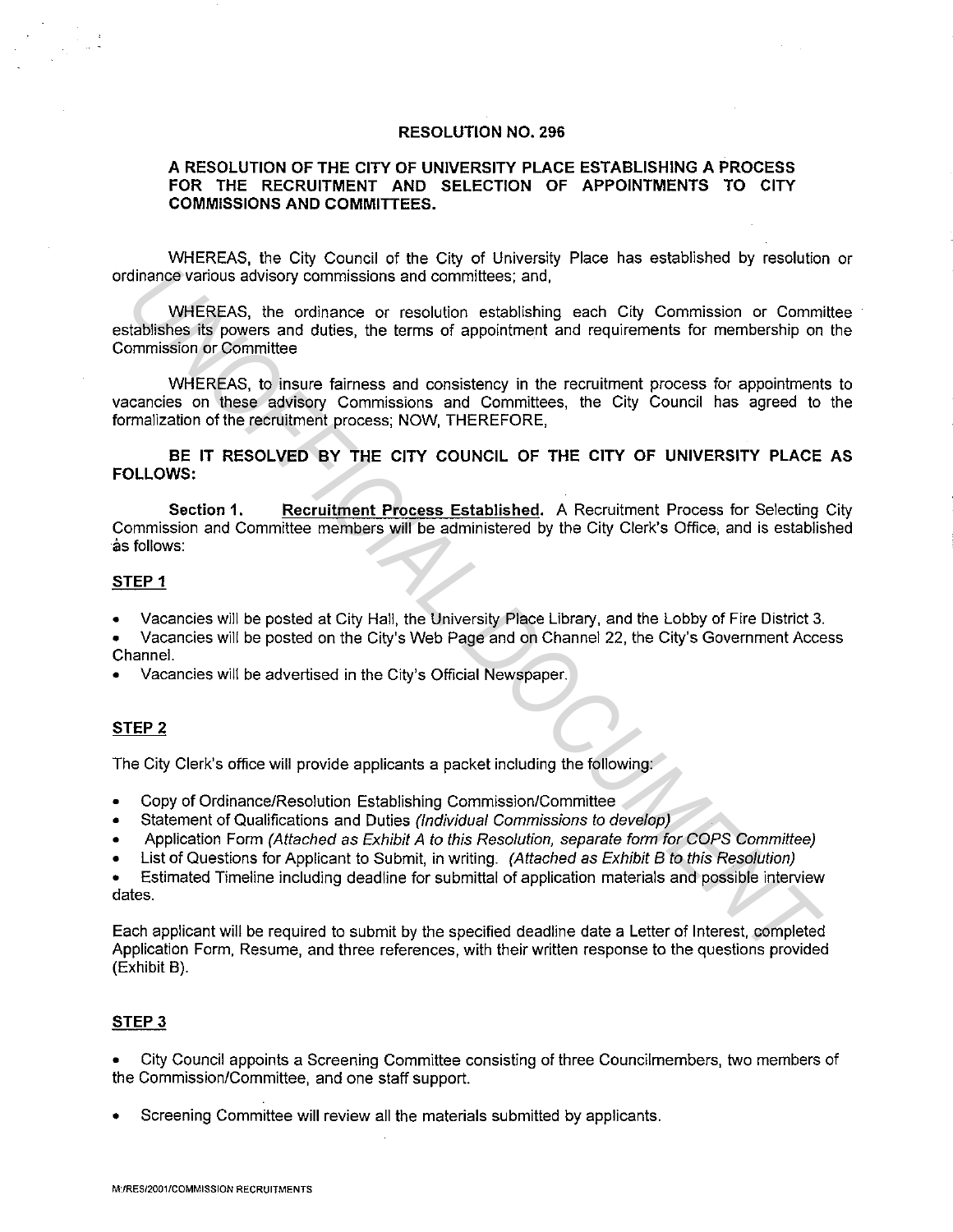• Guidelines for Screening Committee process will be developed in consultation with the Human Resources Department.

Screening Committee will verify references of top candidates.

• Screening Committee will forward to the City Council all application materials, reference report, and will recommend those candidates to be interviewed. Normally, no more than three applicants should be interviewed for one vacancy.

## **STEP4**

• City Council will be provided all application materials submitted by all candidates and reviewed by the Screening Committee.

Interviews will be scheduled by the City Clerk's Office.

• All candidates interviewed by the City Council will be asked a set of interview questions. (Attached as Exhibit C to this Resolution)

• At the next business meeting following the applicant interviews, City Councilmembers will come prepared with a ranking of the candidates. Selection of appointees will be in open session.

• The City Clerk's Office will notify all candidates of action taken by the City Council on the appointments.

• The Commission/Committee Chairperson or designated staff person will be responsible for contacting successful candidate to acknowledge their selection, provide any additional information they may request (e.g., copies of minutes of previous meetings), etc. International of the control of the Control of the City Central Documentation of the City Council will be provided all application materials submitted by all candidates and reviewed by creating Committee.<br>
Interviews will

**Section 2. Effective Date.** This resolution shall take effect immediately upon adoption.

**ADOPTED BY THE CITY COUNCIL FEBRUARY 5, 2001.** 

**ATTEST:**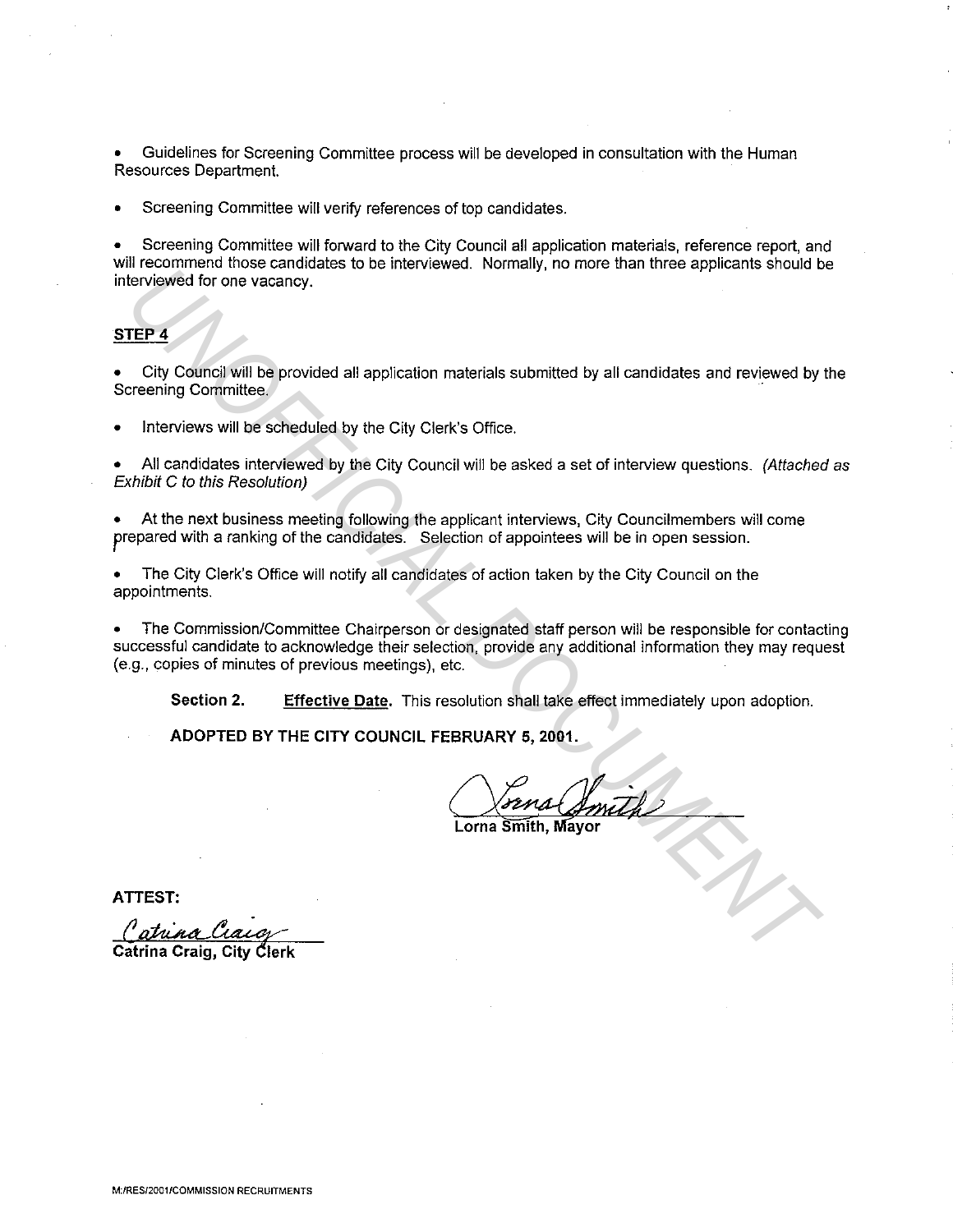

# **Interest Application for Appointment to Citizen Boards/Commissions/Committees**

*Note: All information on this form becomes public information when submitted Please type or print clearly* 

| I am interested in serving on the (Board/Commission/Committee)                                                                                                                            | Date: and the same state of the state of the state of the state of the state of the state of the state of the state of the state of the state of the state of the state of the state of the state of the state of the state of |
|-------------------------------------------------------------------------------------------------------------------------------------------------------------------------------------------|--------------------------------------------------------------------------------------------------------------------------------------------------------------------------------------------------------------------------------|
| Name                                                                                                                                                                                      | Home Telephone                                                                                                                                                                                                                 |
| Address                                                                                                                                                                                   | Work Telephone                                                                                                                                                                                                                 |
| Do you reside within University Place City limits?                                                                                                                                        | $\vert$ Yes<br>No                                                                                                                                                                                                              |
| Occupation                                                                                                                                                                                |                                                                                                                                                                                                                                |
| (If retired, please indicate former occupation/profession)                                                                                                                                |                                                                                                                                                                                                                                |
| Education                                                                                                                                                                                 |                                                                                                                                                                                                                                |
|                                                                                                                                                                                           | and the company of the company of the company of the company of the company of the company of the company of the                                                                                                               |
| Professional and/or Community<br>Activities                                                                                                                                               |                                                                                                                                                                                                                                |
|                                                                                                                                                                                           |                                                                                                                                                                                                                                |
| Describe why you are interested in serving on this                                                                                                                                        |                                                                                                                                                                                                                                |
|                                                                                                                                                                                           |                                                                                                                                                                                                                                |
|                                                                                                                                                                                           |                                                                                                                                                                                                                                |
| <b>Additional Pertinent</b>                                                                                                                                                               |                                                                                                                                                                                                                                |
|                                                                                                                                                                                           |                                                                                                                                                                                                                                |
| Do you or your spouse have a financial interest in, or are you an employee or officer of any business<br>which does or seeks to do business with the City of University Place? Yes $\Box$ | $\overline{N_0}$                                                                                                                                                                                                               |
| If yes, please explain:                                                                                                                                                                   |                                                                                                                                                                                                                                |
|                                                                                                                                                                                           |                                                                                                                                                                                                                                |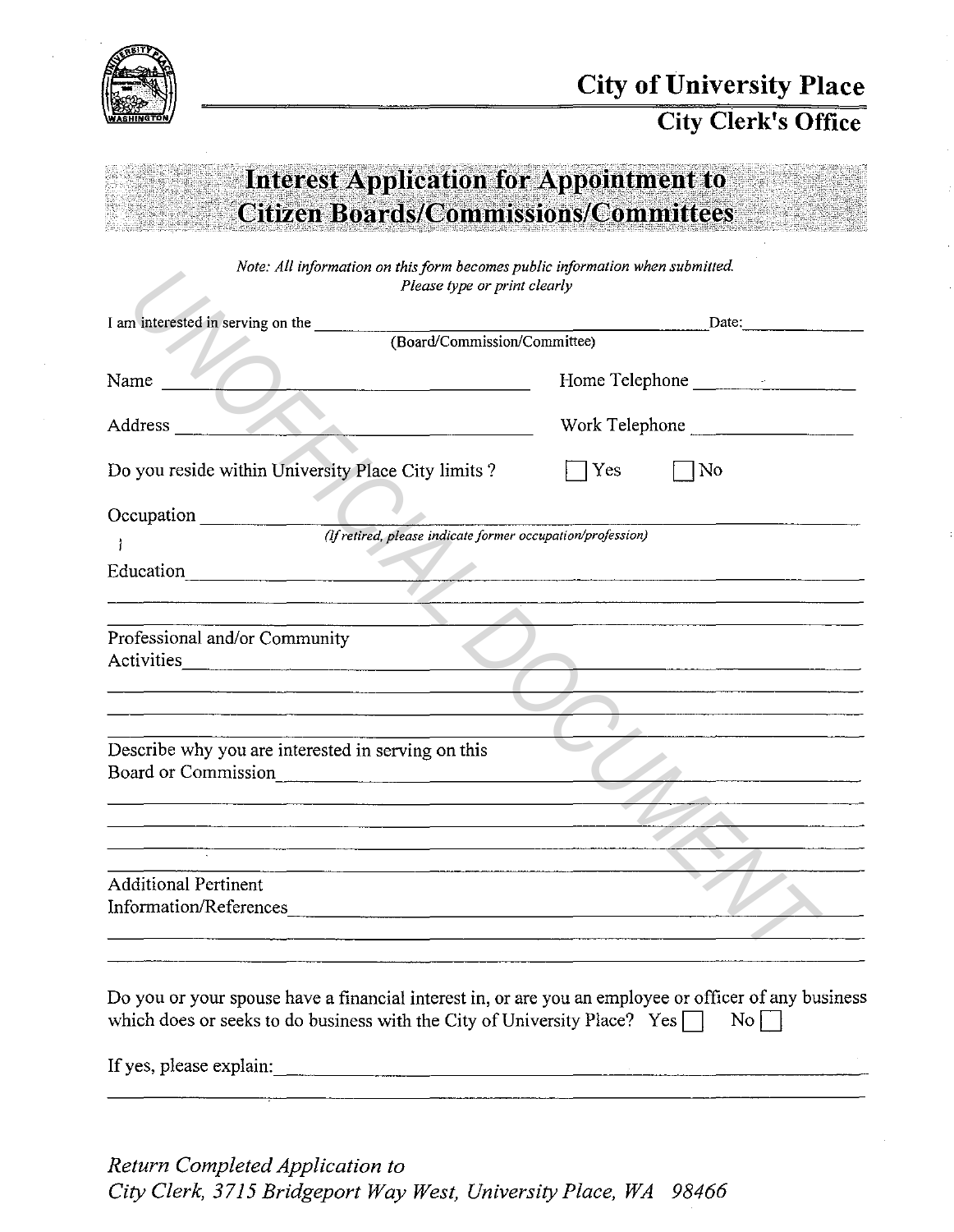

Ì

**City of University Place** 

# **City Clerk's Office**

# **Interest Application for Appointment to**

| Community Oriented Public Salety Commutee                                                                                                                                                                   |                         |  |
|-------------------------------------------------------------------------------------------------------------------------------------------------------------------------------------------------------------|-------------------------|--|
| Note: All information on this form becomes public information when submitted.<br>Please type or print clearly                                                                                               |                         |  |
| Name                                                                                                                                                                                                        | Home Telephone ()       |  |
| <b>Address</b>                                                                                                                                                                                              | Work Telephone $($ $)$  |  |
| Do you reside within University Place City limits?                                                                                                                                                          | $\Box$ Yes<br><b>No</b> |  |
| The Cops Committee strives to represent a broad cross section of University Place. The<br>Committee seeks diversity in its membership and encourages all people who care about<br>their community to apply. |                         |  |
| Describe why you are interested in serving on the Cops Committee? ______________<br><u> 1980 - Jacques Maria de La Carlo de La Carlo de La Carlo de La Carlo de La Carlo de La Carlo de La Carlo de L</u>   |                         |  |
|                                                                                                                                                                                                             |                         |  |
|                                                                                                                                                                                                             |                         |  |
| Do you have any experience or special skills that would be applicable to implementing                                                                                                                       |                         |  |
| .<br>Martin Samuel Service School School School School School School School School School School School School School                                                                                       |                         |  |
|                                                                                                                                                                                                             |                         |  |
|                                                                                                                                                                                                             |                         |  |
|                                                                                                                                                                                                             |                         |  |
| How would you define Community Oriented Policing?                                                                                                                                                           |                         |  |
|                                                                                                                                                                                                             |                         |  |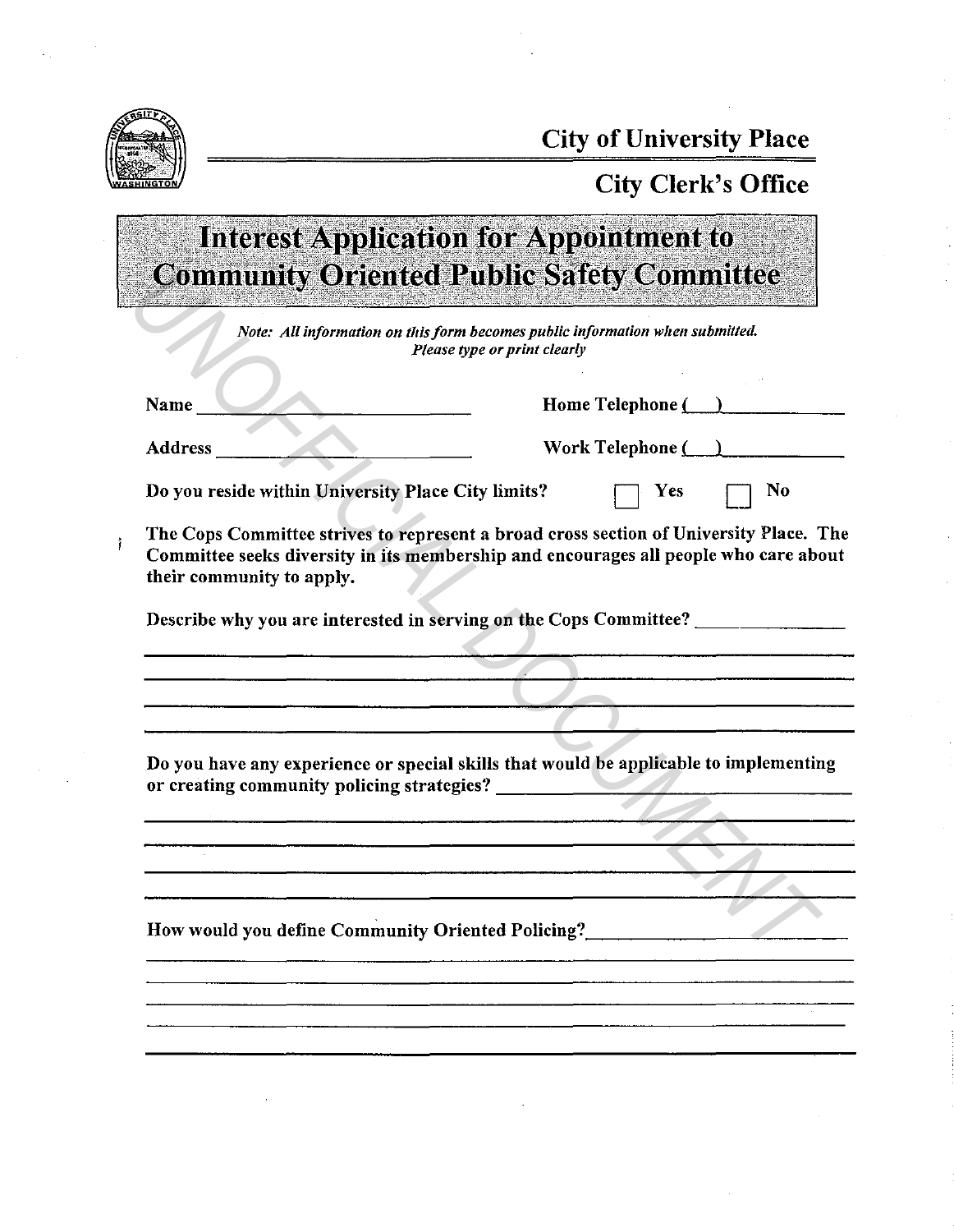In what ways have you experienced Community Oriented Policing in University  $Place?$   $\qquad \qquad$ 

<u>. Kan bertakan pada tahun 1989, dan bertama dalam kecamatan dalam kecamatan dalam kecamatan dalam kecamatan d</u> **Contract Contract That is your opinion, at this time, of the policing services that the City of University<br>
Place contracts for through Pierce County?<br>
<br>** *UP Are you involved past or present, with any professional and/or community groups o* What is your opinion, at this time, of the policing services that the City of University Place contracts for through Pierce County?----------------- Are you involved past or present, with any professional and/or community groups or activities? Please List ·~------------------------~ Do you, or your spouse, have financial interest in or are you an employee or officer of any business which does, or seeks to do business with the City of University Place?  $\Box$  Yes  $\Box$  No

*I have read the material provided to me by the clerk's office and I am willing to commit to the rules of the committee and am willing to attend the monthly evening meetings. I further agree to represent my constituents and avoid pursuing personal interest.* 

 $X$  and  $X$  and  $X$  and  $X$  and  $X$  and  $X$  and  $X$  and  $X$  and  $X$  and  $X$  and  $X$  and  $X$  and  $X$  and  $X$  and  $X$  and  $X$  and  $X$  and  $X$  and  $X$  and  $X$  and  $X$  and  $X$  and  $X$  and  $X$  and  $X$  and  $X$  and  $X$  and  $X$  a

Î

*Return completed application to: City Clerk, 3715 Bridgeport Way W, University Place, WA 98466*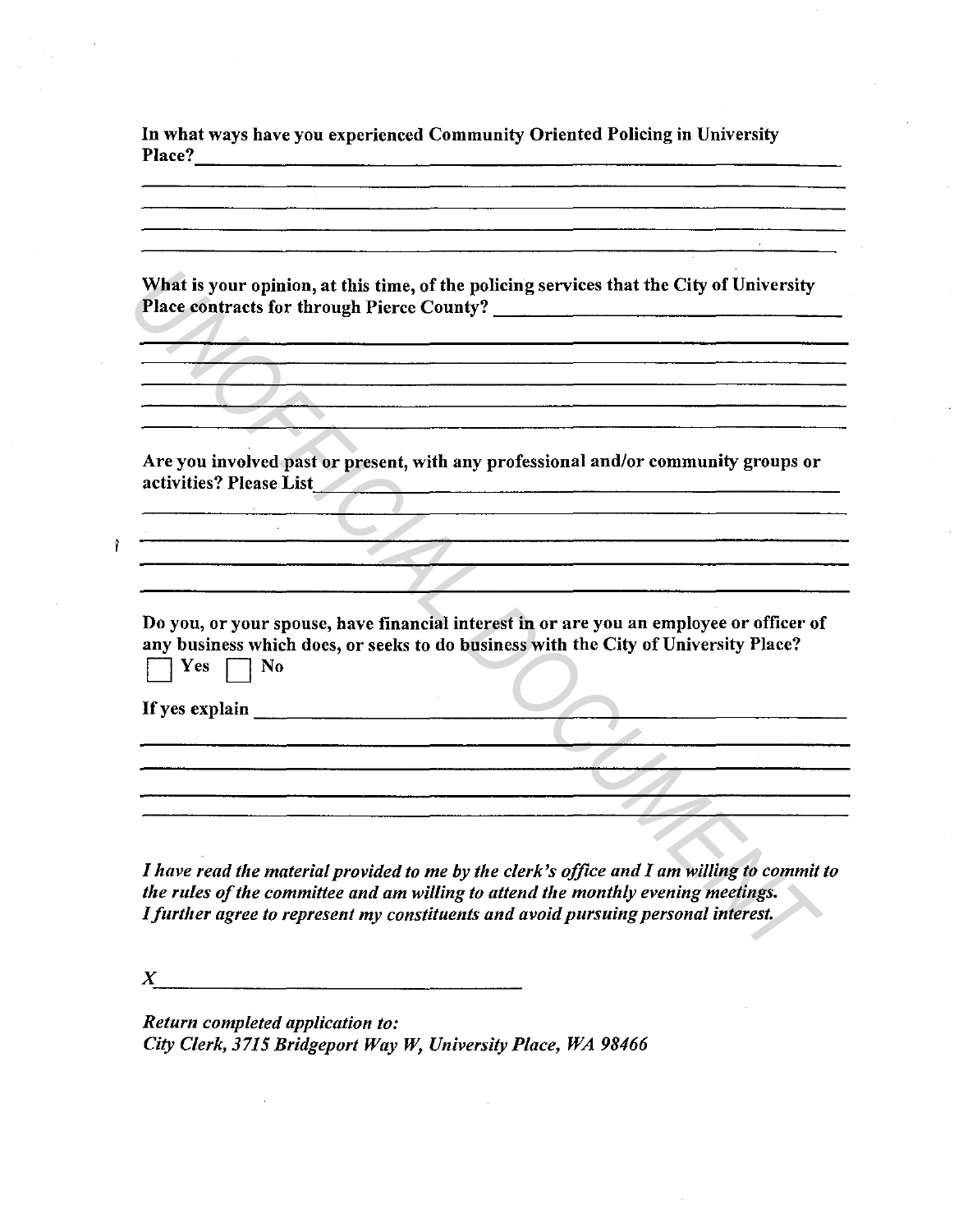## **EXHIBIT B RESOLUTION NO. 296**

## **LIST OF QUESTIONS FOR APPLICANT TO SUBMIT IN WRITING**

APPLICANT FOR POSITION ON CITY BOARDS AND COMMISSIONS

FROM: CITY CLERK'S OFFICE

TO:

 $\ddot{ }$ 

Please provide your written response to the following questions and return to the City Clerk, along with a letter of interest, your resume, and three references. **TO:**<br> **EROM**<br> **EROM**<br> **EROM**<br> **EROM**<br> **EROM**<br> **EROM**<br> **EROM**<br> **EROM**<br> **EROM**<br> **EROM**<br> **EROM**<br> **EROM**<br> **EROM**<br> **EROM**<br> **PROM**<br> **EROM**<br> **PROM**<br> **PROM**<br> **PROM**<br> **PROM**<br> **PROM**<br> **PROM**<br> **DROM**<br> **DROM**<br> **DROM**<br> **DROM**<br> **DROM**<br>

The deadline for submittal of these materials is

- 1. Why are you interested in this position?
- 2. What do you see as the role of a Committee/Commission member?
- 3. What do you see as the key issues that need to be addressed?
- 4. How many years have you lived in the City of University Place?
- 5. What would you like to see changed in University Place?
- 6. What are your thoughts on the City's Vision Statement?